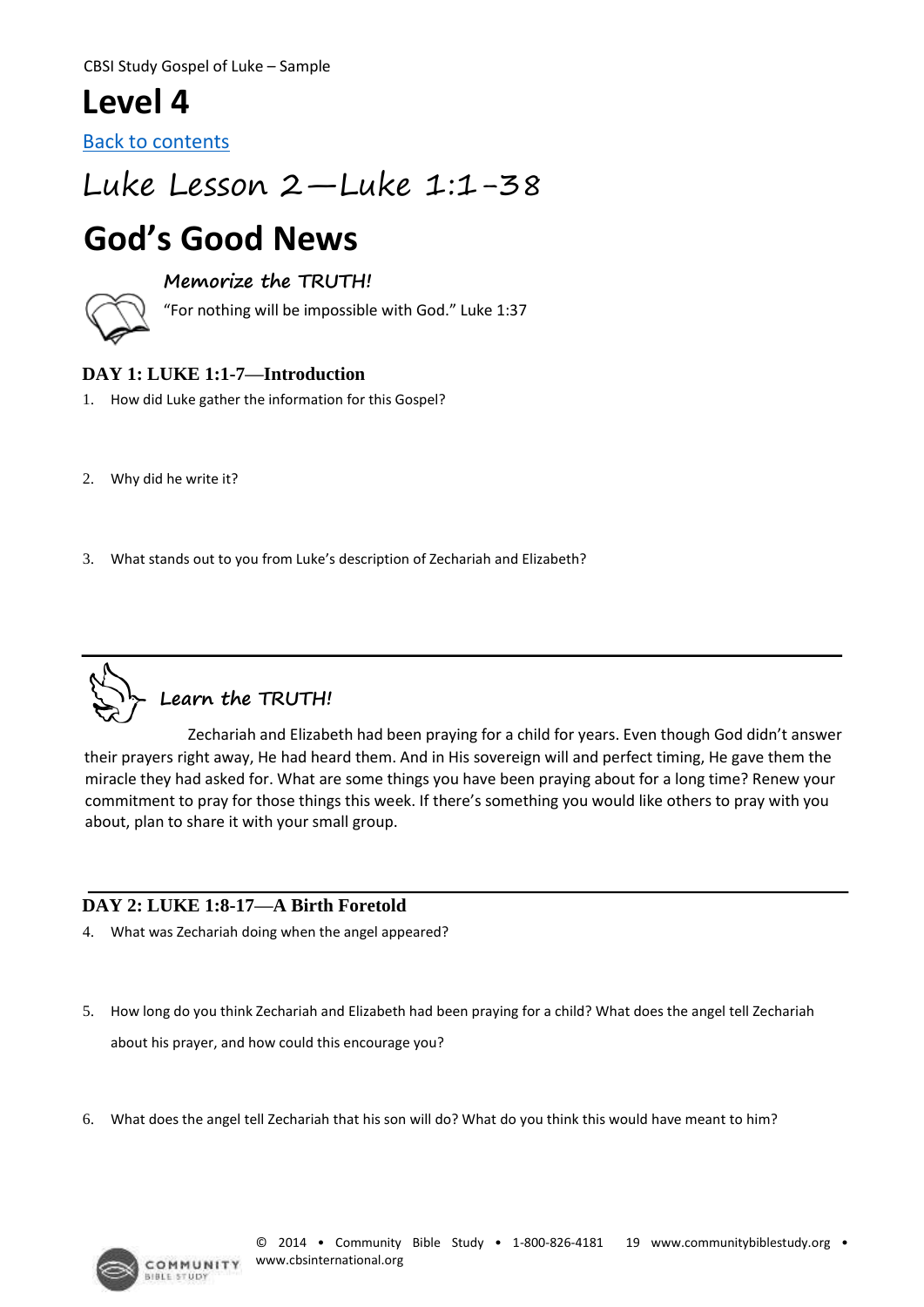#### CBSI Study Gospel of Luke – Sample **DAY 3: LUKE 1:18-25—A Promise Fulfilled**

7. From verse 18, what did Zechariah ask for?

- 8. How did the angel identify and describe himself?
- 9. Why did the angel tell Zechariah that he would be unable to speak until these words were fulfilled?
- 10. Have you ever found it difficult to believe God's word to you? How does Zechariah's story challenge you?

#### **DAY 4: LUKE 1:26-34—Another Birth Foretold**

- 11. How did Gabriel describe Mary when he greeted her?
- 12. How did Gabriel describe the child Mary would conceive? What do you think this would have meant to her?
- 13. How was Mary's reaction similar to Zechariah's? How was it different?

#### **DAY 5: LUKE 1:35-38—Mary's Response**

- 14. How was Mary's conception of this child different from every other human conception?
- 15. What information did Gabriel give Mary about her relative? If you had been Mary, how do you think this news would have affected you?
- 16. What do you admire about Mary from your study of verses 26-38?



### **Apply the TRUTH!**

God gave Mary a special calling. Mary's obedience brought her great blessing and joy—but it also came with a cost. Has God ever asked anything of you that was hard? What do you learn from Mary's attitude? Plan to share with your small group.

#### **DAY 6: Participate in Class**

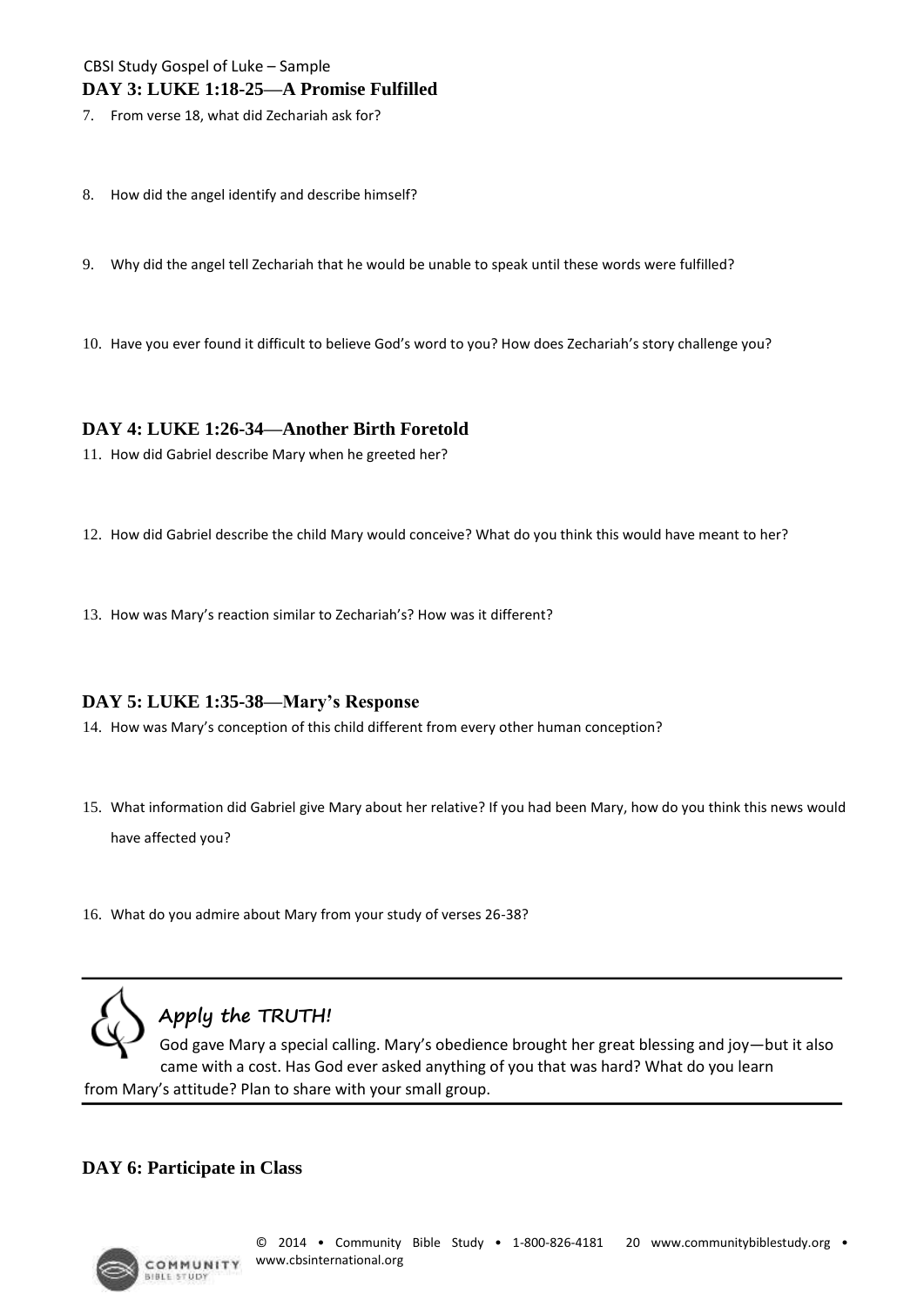### Lesson 2 Commentary

# **God's Good News**

Luke 1:1-38

Luke wrote an *"orderly account"* for Theophilus, so he would know that what he had been taught was true. Luke began his account *"in the days of Herod."* Though the Greeks and Romans to whom Luke wrote did not believe in angels, he opened his Gospel with two messages from the angel Gabriel (see Daniel 8:16; 9:21).

For Israel, these times were dark and discouraging. The Roman Empire had conquered their land. In the Roman province of Judea, Herod the Great ruled with a cruel hand, taxing the people to pay for his building projects and corrupting God's worship with pagan practices. Spiritually, it was also a dark time. Israel's people had not heard from God since Malachi's prophecy 400 years earlier. Yet despite this oppression and turmoil, God chose this time and place to fulfil His promise and bring His kingdom. He sent the angel Gabriel to announce good news to a man named Zechariah.

#### **Messages from God**

Zechariah and his wife, Elizabeth, were *"righteous."* They followed all God's commandments, and He was pleased with their love for Him. But Elizabeth was barren, and they were old. Though they had hoped to have children, it seemed too late for that to happen. People in their culture considered barrenness a sign of God's disfavour on a person's life—especially for those who were descended from a priestly line, as Zechariah was.

**Think about** God's favour. Zechariah and Elizabeth lived righteously. But they didn't escape sadness, misunderstanding, and disappointment. It's a mistake to believe that we can earn God's favour. It's also a **mistake** to believe that suffering means God does not love us. God's favour is based on His perfect purposes for us and His kingdom—not on what we do or don't do. But He loves us always, regardless of our circumstances and regardless of our actions.

Zechariah was also a priest. He was one of Aaron's descendants from the tribe God had called to serve Him (see Exodus 28:1-3; 40:12-16). At this time, priests were in charge of Israel's special offerings (Numbers 18:8) and burning incense on God's altar (Exodus 30:7-8). This incense symbolized prayer rising to God. It was a special privilege to offer it, chosen by the casting of lots. The lot fell to Zechariah, and he entered God's temple to burn incense. A *"multitude"* of worshipers were praying outside at this set *"hour of incense."* 

**Think about** the importance of both corporate and private prayer. During the hour of incense, people saw the incense smoke ascending and gathered in the temple courtyard to pray. Although Zechariah appeared before God on their behalf, these worshipers did not rely solely

on his prayers. Instead, they joined him. At this time of prayer, God sent *"good news"*: He would send someone who would turn people's hearts back to Him and prepare the way for their Messiah to come. God answered not only Zechariah's prayer, but prayers that all Israel had been praying for generations.

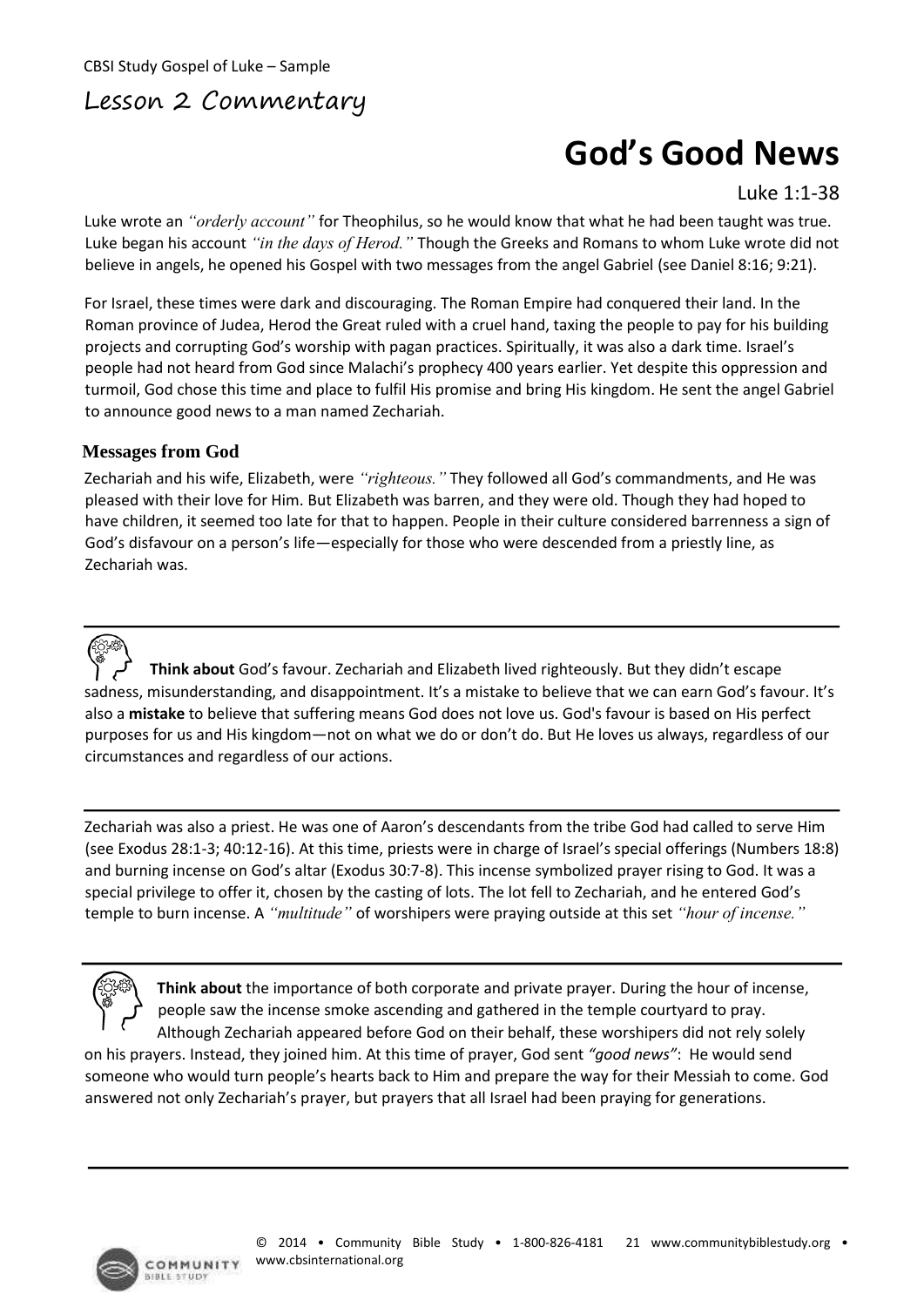#### CBSI Study Gospel of Luke – Sample

As Zechariah offered incense, Gabriel appeared next to the altar. Zechariah was terrified at this unexpected sight. But Gabriel told Zechariah not to be afraid. God had heard his prayer. Elizabeth would bear a son, and they would name him John. God would give them joy and gladness. People would rejoice at their son's birth. John's life would fulfil prophecies God gave His people hundreds of years earlier. God had promised He would send a *"messenger"* to *"prepare the way"* before Him (Malachi 3:1). And Isaiah had declared that a voice would come, calling, *"In the wilderness prepare the way of the Lord; make straight in the desert a highway for our God"* (Isaiah 40:3; see also Matthew 3:1-3).

Even before he was born, John would be filled with the Holy Spirit. He would come *"in the spirit and power of Elijah"* to announce Jesus' arrival and the coming of God's kingdom. Like the Old Testament prophet, he would turn the people of Israel back to God. He would turn fathers' hearts to their children (see also Malachi 4:5-6). And he would make people ready for Jesus. Zechariah asked Gabriel how he could know this would happen, since he and his wife were old. Gabriel answered that he had come from God's very presence to bring this *"good news."* His words, he told Zechariah, would indeed come true. But because Zechariah had not believed him, he would be *"mute"* until these events occurred.

Six months later, God sent Gabriel to Mary, a young virgin woman living in the Galilean village of Nazareth. The Pharisees and rabbis thought of Galileans as uncultured peasants. But God had promised to shine a glorious light in Galilee, *"the land beyond the Jordan"* (Isaiah 9:1-2). He would give a child, the Prince of Peace and Mighty God, who would establish David's throne and bring a kingdom of justice and righteousness (Isaiah 9:6-7). Jesus, Saviour of the world, would come from this simple place. Mary was a relative of Elizabeth. Mary was engaged to a man named Joseph, and they were both descended from David's line. Their year-long betrothal period was as sacred and binding as marriage and could be ended only by divorce. A physical relationship with someone else was considered adultery.

Gabriel greeted Mary as a *"favoured one,"* saying the Lord was with her. Like Zechariah, Mary was perplexed and *"troubled"* by the angel's visit. But Gabriel told her not to fear. She had found favour with God. She would conceive God's Son and call Him Jesus. He would receive David's throne. He would reign forever over the house of Jacob. And His kingdom would be never-ending. Mary asked, *"How will this be?"* Her question was similar to Zechariah's, but with an important distinction. She assumed that what the angel had said was true. For obvious reasons, she just wanted to know how. Gabriel did not give the details. But he made it clear that neither Joseph nor any other human would father this special child. His father would be God Himself. This is why the virgin birth was so miraculous.

Gabriel told Mary more astonishing news. Her aging relative Elizabeth had also conceived a son, and she was now six months pregnant. Imagine Mary's awe. But as Gabriel assured her, nothing is impossible with God.

Mary no doubt knew that carrying the Son of God would not be easy. She would face rumour, ridicule, and humiliation. Joseph would be troubled when he heard of her condition. Villagers would surely gossip about her pre-wedding pregnancy. It would be hard for her to explain, and many would not believe her. Possibly someone would even accuse her of adultery and try to have her killed (see Deuteronomy 22:23). Yet Mary answered Gabriel with faith, describing herself as a servant of God. *"Let it be to me according to your word,"*  she said.



### **Personalize the TRUTH!**

Zechariah and Mary both asked questions when God spoke to them through Gabriel. The difference was that Zechariah asked with doubt, while Mary asked with trust. What is something you are concerned about? Try this simple exercise: think of a question about your concern that is based on doubt, then think of a question based on trust. Write them down so you can look at them closely. What's the difference between these two questions? Ask God to give you a heart that believes in Him and trusts Him, like Mary did.